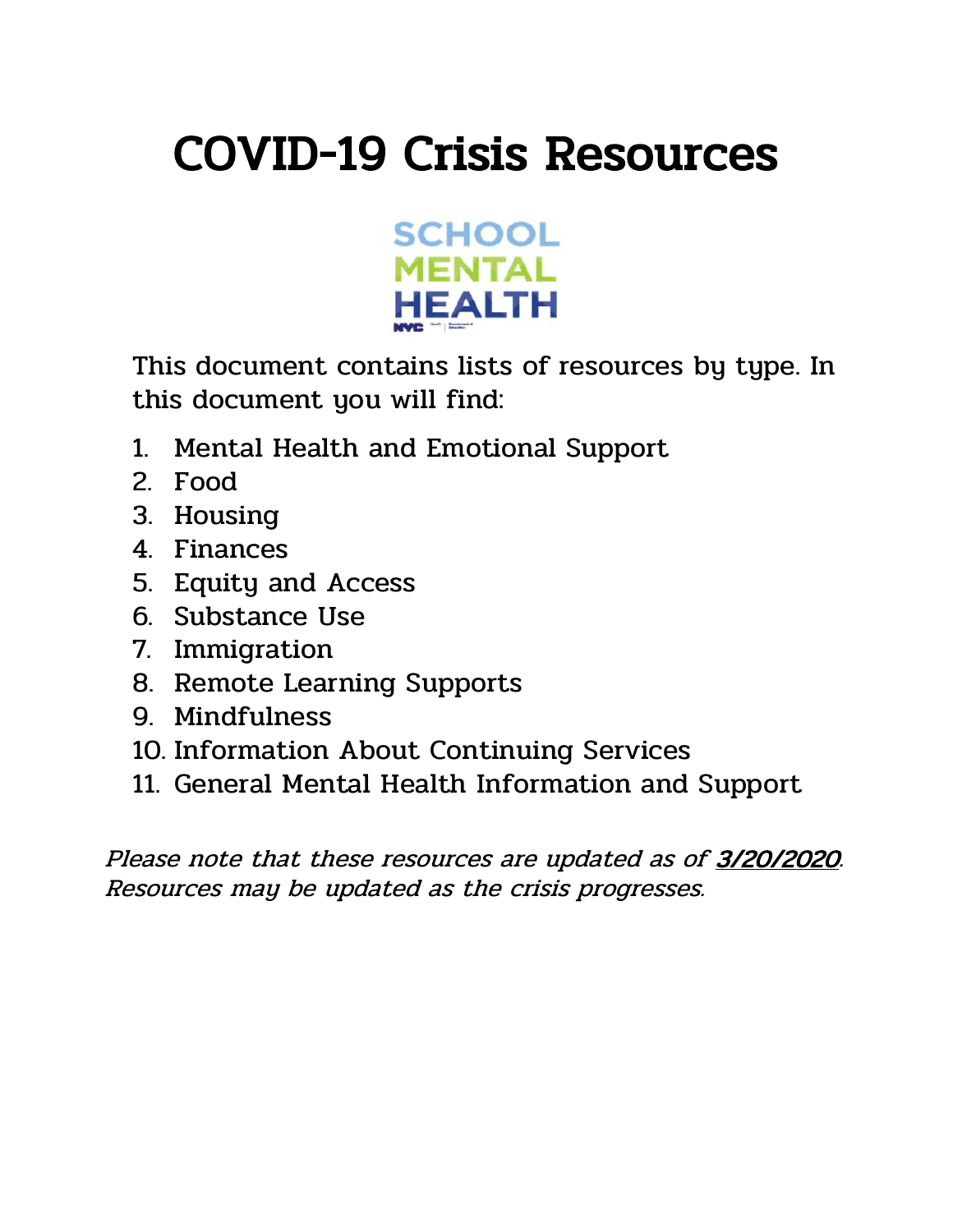## Mental Health and Emotional Support

NYC Well 1-888-NYC-WELL (1-888-692-9355) Text WELL to 65173 Chat at<https://nycwell.cityofnewyork.us/en/>

Crisis Text Line Text "Got5" to 741-741 <https://www.crisistextline.org/>

National Domestic Violence Hotline 1-800-273-8255 <https://suicidepreventionlifeline.org/>

## National Suicide Prevention Lifeline

1-800-273-8255 <https://suicidepreventionlifeline.org/>

### NYC National Alliance on Mental Illness

212-684-3264 http[s://www.naminycmetro.org/coronavirus-covid-19/](https://www.naminycmetro.org/coronavirus-covid-19/)

The Trevor Project 1-866-488-7386 <https://www.thetrevorproject.org/>

National Eating Disorders Association (800) 931-2237 <https://www.nationaleatingdisorders.org/help-support/contact-helpline>

Most clinics are conducting sessions and intakes through telehealth during this time . If you need to make contact with a local clinic, call their general line for more information. If you need help getting started, call NYC WELL or visit [www.hitesite.org](https://www.hitesite.org/) to locate a nearby clinic.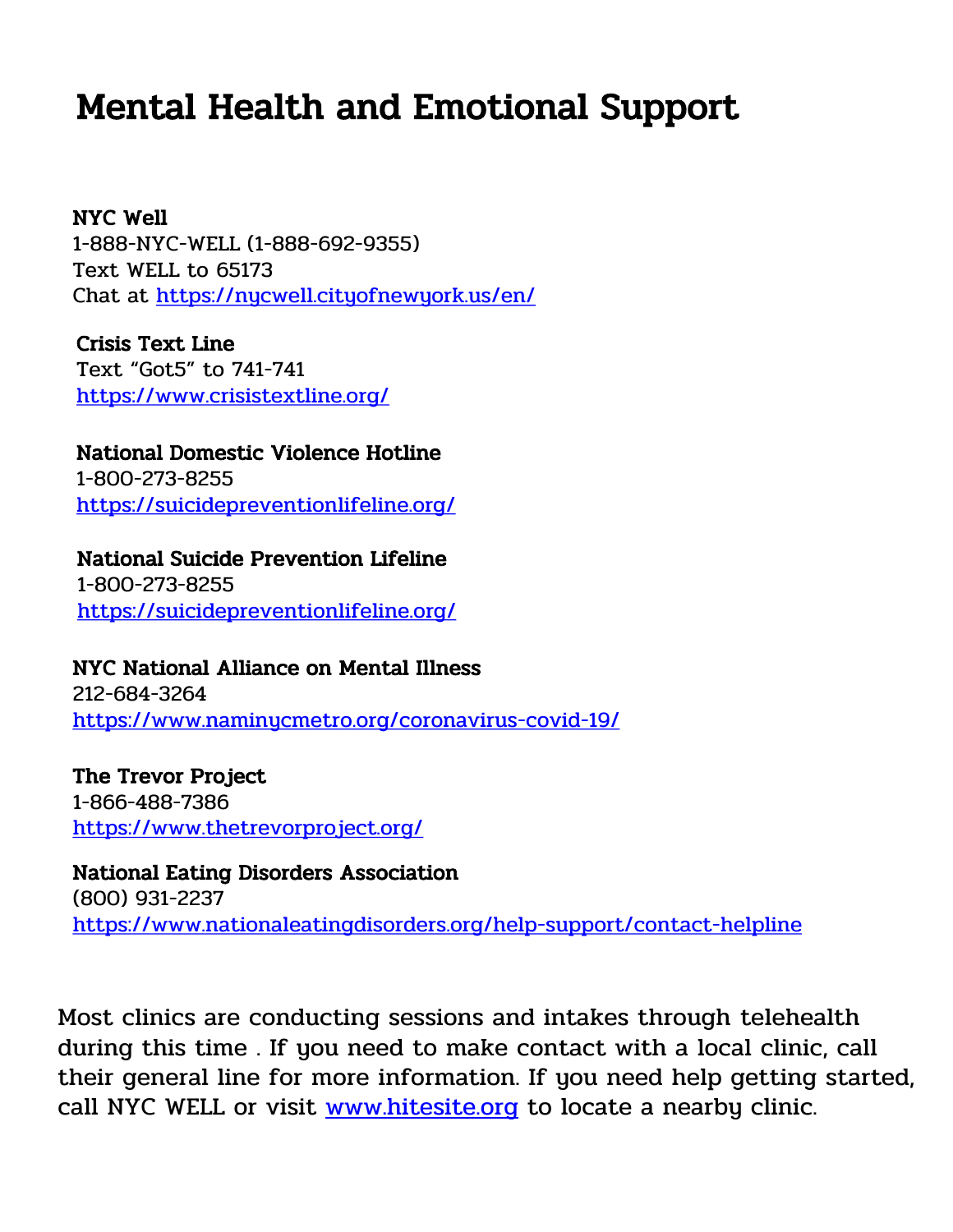## Food

#### Food Help NYC Emergency Food Assistance

New York City's public site about how to access emergency food assistance. <http://foodhelp.nyc/emergency-assistance-en/>

#### Food Help NYC Map

New York City's public map of food pantry locations. Check for updates regarding closings to confirm whether you should go. <https://maps.nyc.gov/foodhelp/#map-page>

### Food Bank NYC Updated Maps

Food Bank NYC locations updated to reflect closings. <https://www.foodbanknyc.org/get-help/>

#### Food Bank NYC's COVID-19 Response

Updates from Food Bank NYC about their support during the crisis. <https://www.foodbanknyc.org/covid-19/>

#### NYC DOE Updates

Department Of Education updates for students who rely on school meals. <https://www.schools.nyc.gov/school-life/food/free-meals-for-all>

#### City Harvest Mobile Markets

City Harvest Mobile Markets are continuing to operate in neighborhoods around the city. Check the website for a schedule. <https://www.cityharvest.org/programs/mobile-markets/>

#### Invisible Hands

Local organization supporting NYC and New Jersey. Request a delivery online. <https://www.invisiblehandsdeliver.com/request-a-delivery>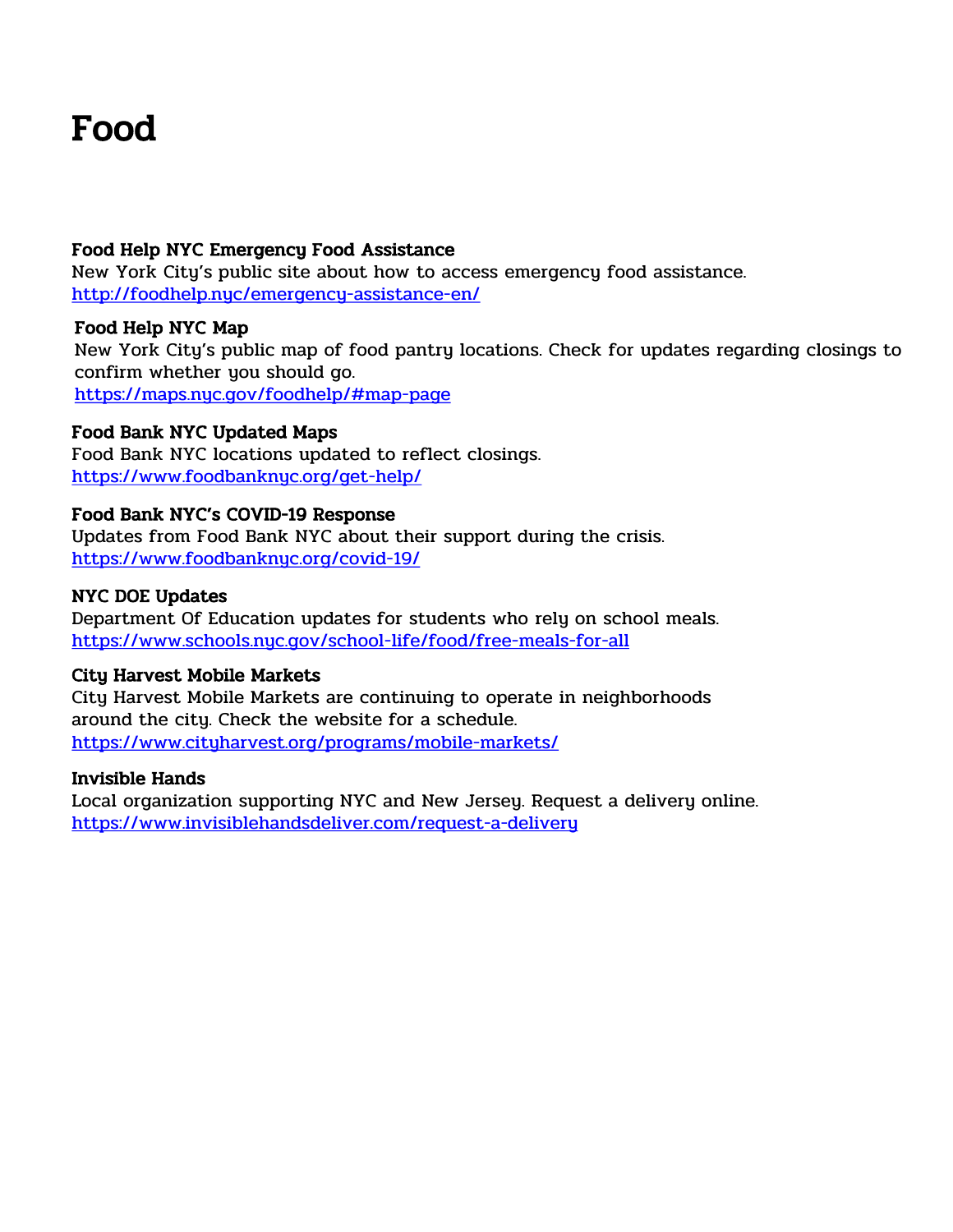## Housing

#### Housing Court Answers

212-962-4795 or [civiljustice@hra.nyc.gov](mailto:civiljustice@hra.nyc.gov)

Assists tenants and small home owners. Can explain how to access public assistance. Hours: Monday through Friday 9am-5pm

### Housing Support from NYC

718-557-1379

Assists families and refer to legal counsel for eviction, non-payment related matters etc. Hours: Monday through Friday 9am-5pm

<https://www1.nyc.gov/site/hra/help/legal-services-for-tenants.page> for more information.

### Tenant's Rights Hotline

212-979-0611

Helps inform tenants of their rights.

Please note – this line is run by volunteers and is experiencing a higher-than-average call volume. You may not get an answer or even be able to leave a message, but they note all missed calls and WILL CALL YOU BACK.

### New York State TEACHS

Technical assistance for schools around working with students in temporary housing. Infoline: 800-388-2014

> Additional information about housing support: <https://unitedwaynyc.org/resources/shelter-housing/>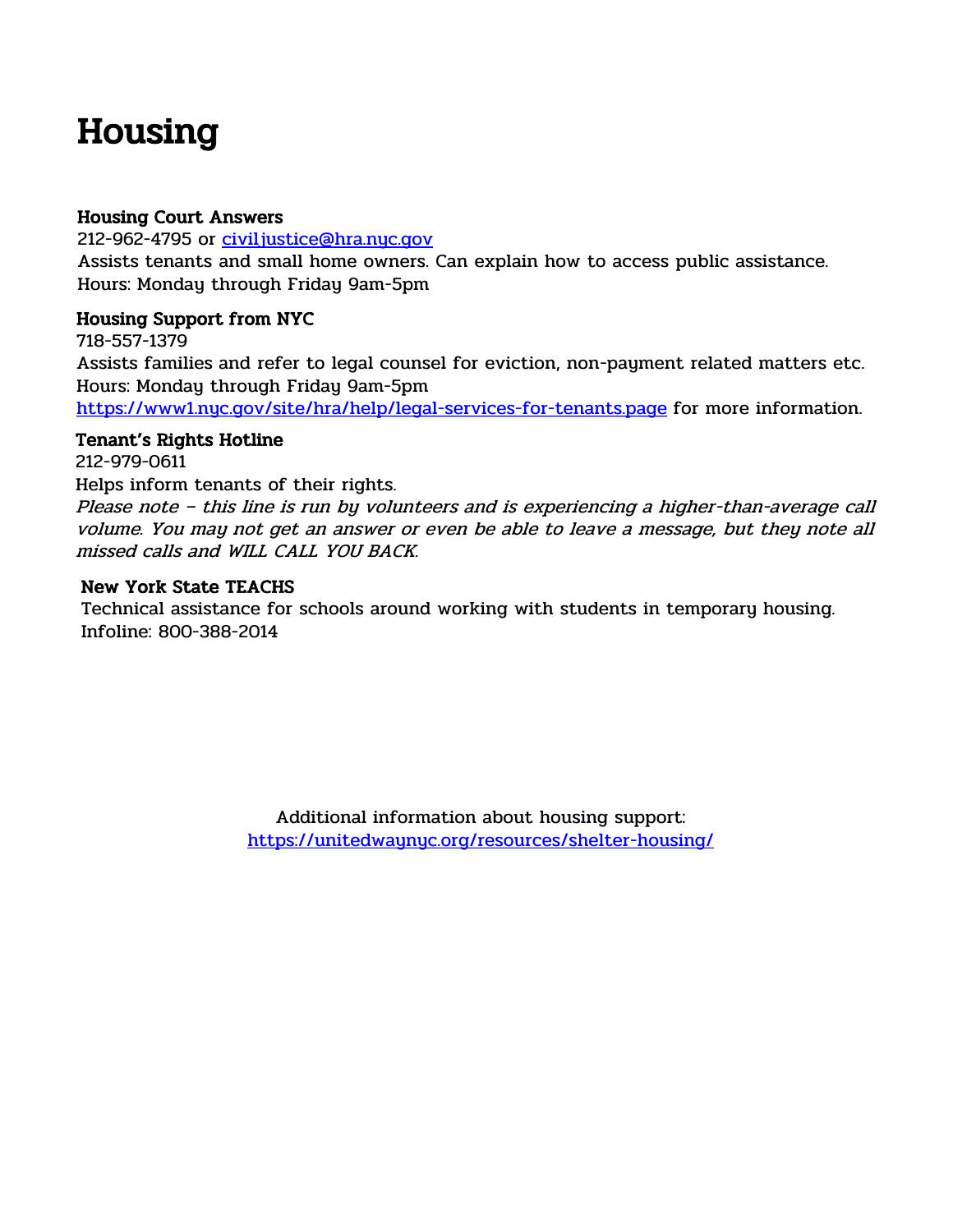## Finances

Please note – there is an 866 number circulating social media for relief through United Way. This number is only for residents of Indiana. Instead please call 311 for local NYC options of how to receive support.

### NYC Human Resources Administration (HRA)

718-557-1399 (Hours: Monday through Friday 8am-5pm) Can provide cash assistance and emergency grants for people hardest hit by COVID-19. Apply online [\(www.nyc.gov/accesshra\)](http://www.nyc.gov/accesshra).

HRA is currently updating application requirements to cut down the need for in-person meetings. Once the application is submitted online people will receive updated instructions.

#### Financial Support for Rental Arrears through HRA

718-557-1399 (Hours: Monday through Friday 8am-5pm)

If this crisis causes you to get behind on rent or you were behind on previously, you can apply for emergency cash assistance.

Please note – this was a pre-existing program and due to the extraordinary circumstances of the current crisis there may be updates in the coming weeks.

#### Other support for rental arrears:

Public Tenant Hotline – 888-744-7900 Catholic Charities Helpline – 888-744-7900 Coalition for the Homeless – 212-964-5900

> Additional information about emergency financial assistance: <https://unitedwaynyc.org/resources/shelter-housing/>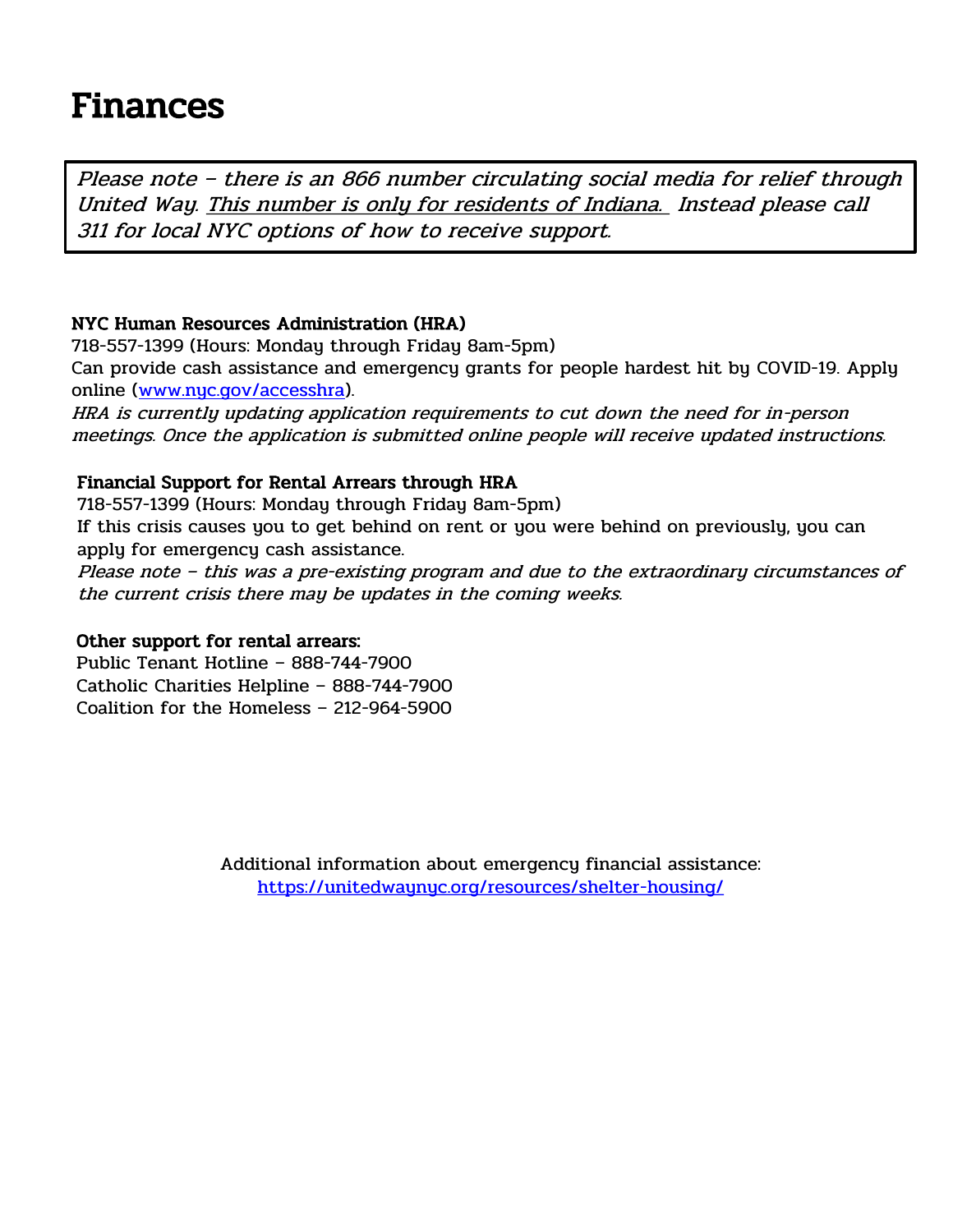## Equity and Access

Remember that crisis is not a time that we should allow equity and human rights to be violated – in fact we should be more vigilant. See these resources for additional information:

### New York City Commission on Human Rights

Continues to work remotely during the COVID-19 crisis. Contact/report discrimination and abuses at 311 <https://www1.nyc.gov/site/cchr/index.page>

Teaching Tolerance Resources for Students and Teachers <https://www.tolerance.org/the-moment/march-19-2020-teaching-through-coronavirus>

Human Rights Watch – COVID-19 Human Rights Considerations <https://www.hrw.org/news/2020/03/19/human-rights-dimensions-covid-19-response>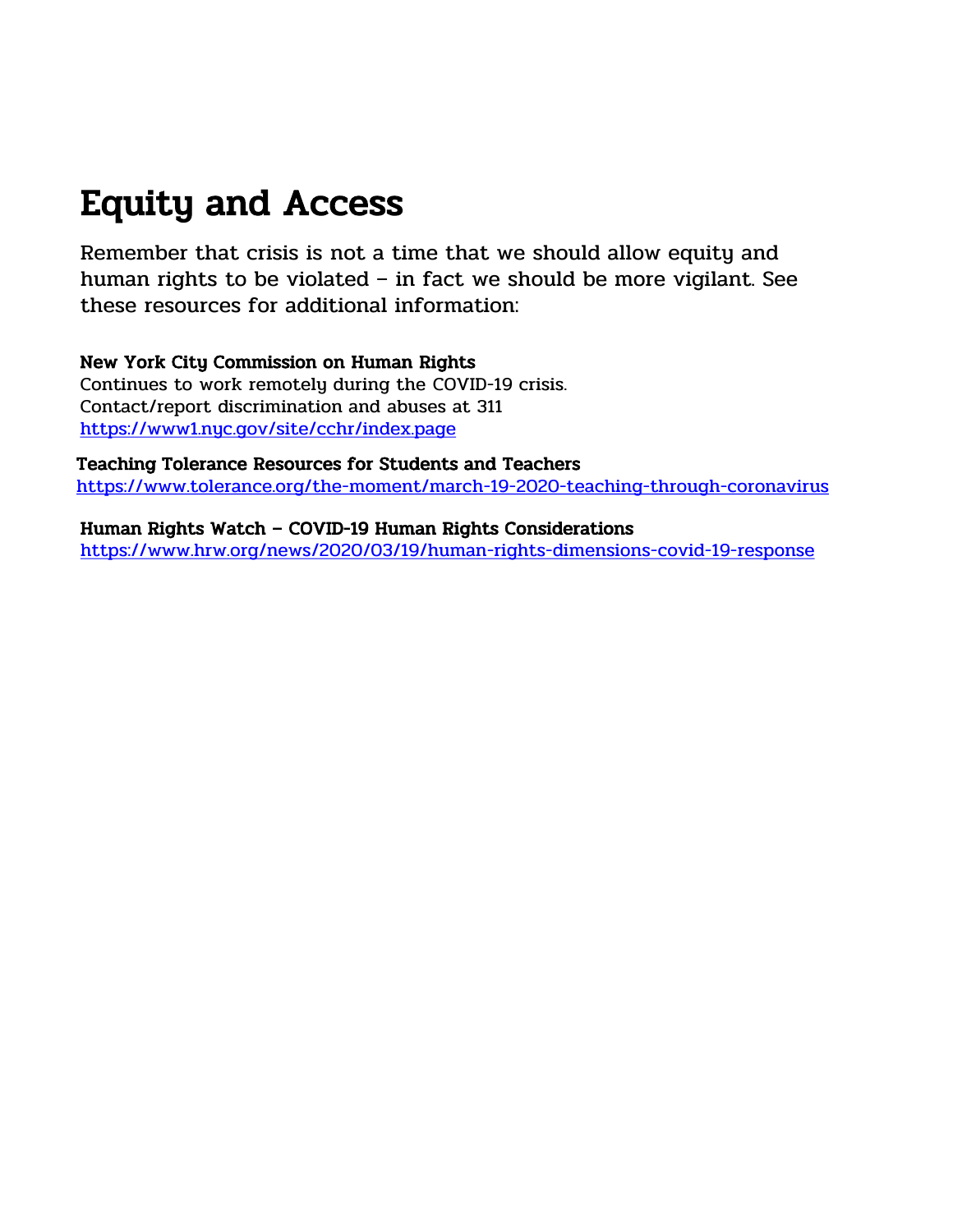## Substance Use

### Self-Management And Recovery Training (SMART) Recovery

Global community of mutual-support groups. 212-631-1198 Online meetings at: <https://www.smartrecovery.org/community> <https://www.smartrecovery.org/smart-recovery-toolbox/smart-recovery-online/>

Alcoholics Anonymous (AA) Groups for people in recovery from alcoholism. Online meetings at: <https://www.smartrecovery.org/community> <https://www.smartrecovery.org/smart-recovery-toolbox/smart-recovery-online/>

#### New York Intergroup Association of Alcoholics Anonymous

Extension of multiple AA groups open to those in need of additional support. 212-647-1680 Online meetings at: <https://www.nyintergroup.org/remote-meetings/list-of-remote-meetings-to-join/>

#### Narcotics Anonymous (NA)

Groups for people in recovery from drug addiction. Online meetings at: <https://newyorkna.org/covid-19-info-and-meeting-closures/>

#### Recovery Dharma

Online and phone meetings that use the principles of Buddhism to support recovery. <https://recoverydharma.online/>

## Substance Abuse and Mental Health Services Administration (SAMHSA)

National helpline for people experiencing issues related to substance use and abuse 1-800-662-HELP (4357)

<https://www.samhsa.gov/find-help/national-helpline>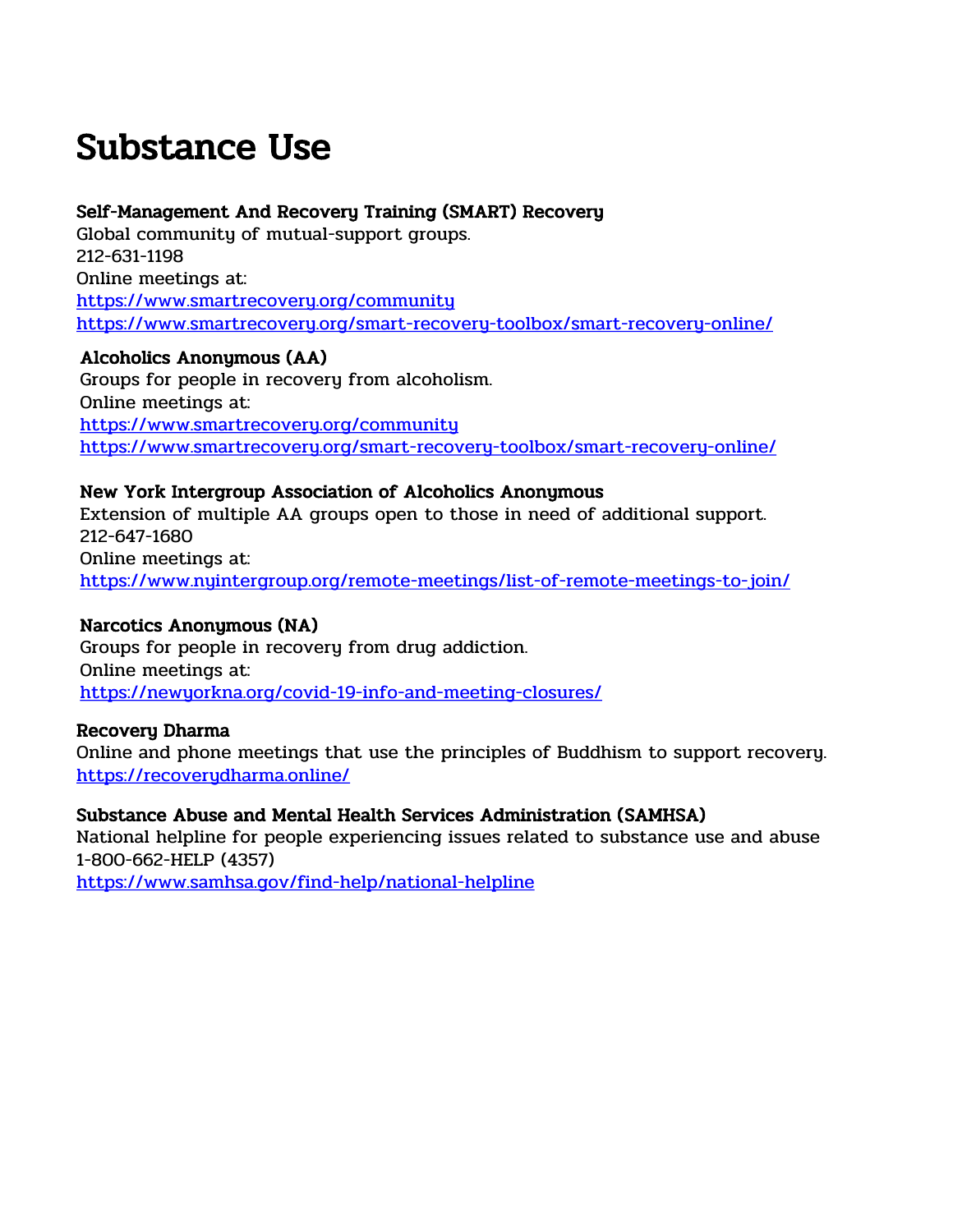## Immigration

Please note: Anyone that needs help curing the COVID-19 Crisis should seek help without fear of retribution. This is a message from U.S. Citizenship and Immigration Services (USCIS) and directly addresses the federal government's "Public Charge Rule" that was passed in February 2020. Please see the website from NYC for more information: <https://www1.nyc.gov/site/immigrants/help/legal-services/public-charge.page>

## New York State Immigration Hotline

1-800-566-7636

## Immigration Advocates

Resource directory for immigrants – local and national <https://www.immigrationadvocates.org/nonprofit/>

## The Citizenship Project

[samantha.rijkers@nyhistory.org](mailto:samantha.rijkers@nyhistory.org) Free online citizenship classes: [https://docs.google.com/forms/d/e/1FAIpQLSeVIYv18LAYDQmKWQ5LfE](https://docs.google.com/forms/d/e/1FAIpQLSeVIYv18LAYDQmKWQ5LfE9-Uhk456VOX02XI3AxDZfGQvBg0Q/viewform) [9-Uhk456VOX02XI3AxDZfGQvBg0Q/viewform](https://docs.google.com/forms/d/e/1FAIpQLSeVIYv18LAYDQmKWQ5LfE9-Uhk456VOX02XI3AxDZfGQvBg0Q/viewform)

## CUNY Citizenship Now!

Remote legal services – online consultation for family-based and naturalization cases. 646-664-9400 <https://www.cuny.edu/citizenshipnow>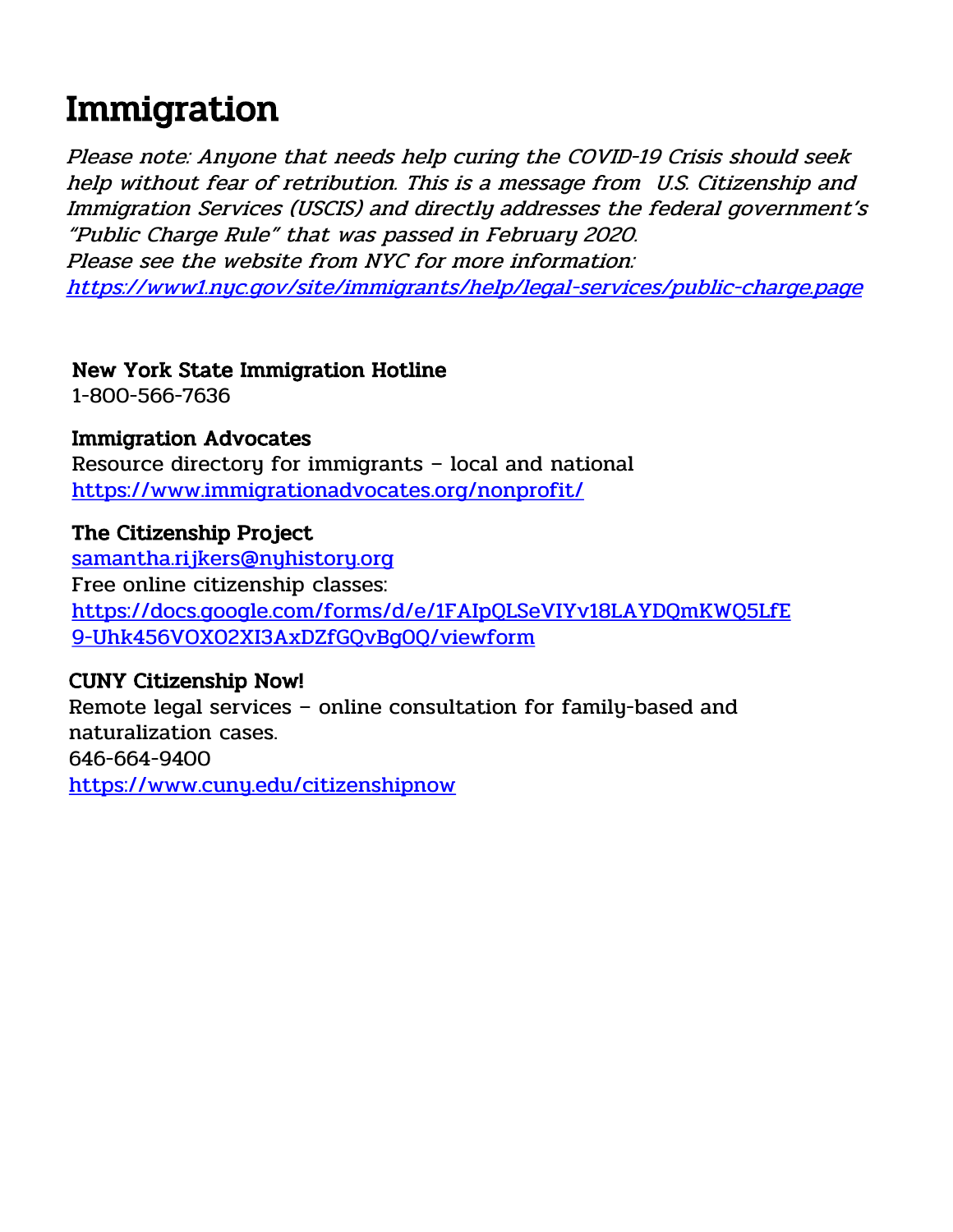## Remote Learning Supports

## Science and Technology

Code Academy <https://www.codecademy.com/>

Discovery Mindblown (Discovery Kids) <https://www.discoverymindblown.com/>

Natgeo Kids <https://kids.nationalgeographic.com/>

NASA Kids Club <https://www.nasa.gov/kidsclub/index.html>

## Math

Fun Brain <https://www.funbrain.com/>

Khan Academy <https://www.khanacademy.org/>

Prodigy <https://www.highlightskids.com/>

## Language and Reading

Suessville <https://www.seussville.com/>

Duolingo <https://www.duolingo.com/>

Highlights <https://www.highlightskids.com/>

Time for Kids <https://www.timeforkids.com/>

## General or Additional Topics

Crash Course YouTube Channel [https://www.youtube.com/user/crashcours](https://www.youtube.com/user/crashcourse/playlists) [e/playlists](https://www.youtube.com/user/crashcourse/playlists)

**Starfall** [https://www.starfall.com](https://www.starfall.com/)

Art Factory <https://www.artyfactory.com/>

TED Talks <https://www.ted.com/talks>

PBS Kids <https://pbskids.org/>

Extra Credits YouTube Channel [https://www.youtube.com/channel/UCCODtTcd5M](https://www.youtube.com/channel/UCCODtTcd5M1JavPCOr_Uydg) [1JavPCOr\\_Uydg](https://www.youtube.com/channel/UCCODtTcd5M1JavPCOr_Uydg)

Smithsonian Kids <https://www.si.edu/kids>

## Additional Resources

New York Public Library <https://www.nypl.org/kids-tools-online>

Teachers Pay Teachers Remote learning article with resources [https://blog.teacherspayteachers.com/tag/distance](https://blog.teacherspayteachers.com/tag/distance-learning/?utm_source=TpT&utm_medium=banner) [-learning/?utm\\_source=TpT&utm\\_medium=banner](https://blog.teacherspayteachers.com/tag/distance-learning/?utm_source=TpT&utm_medium=banner)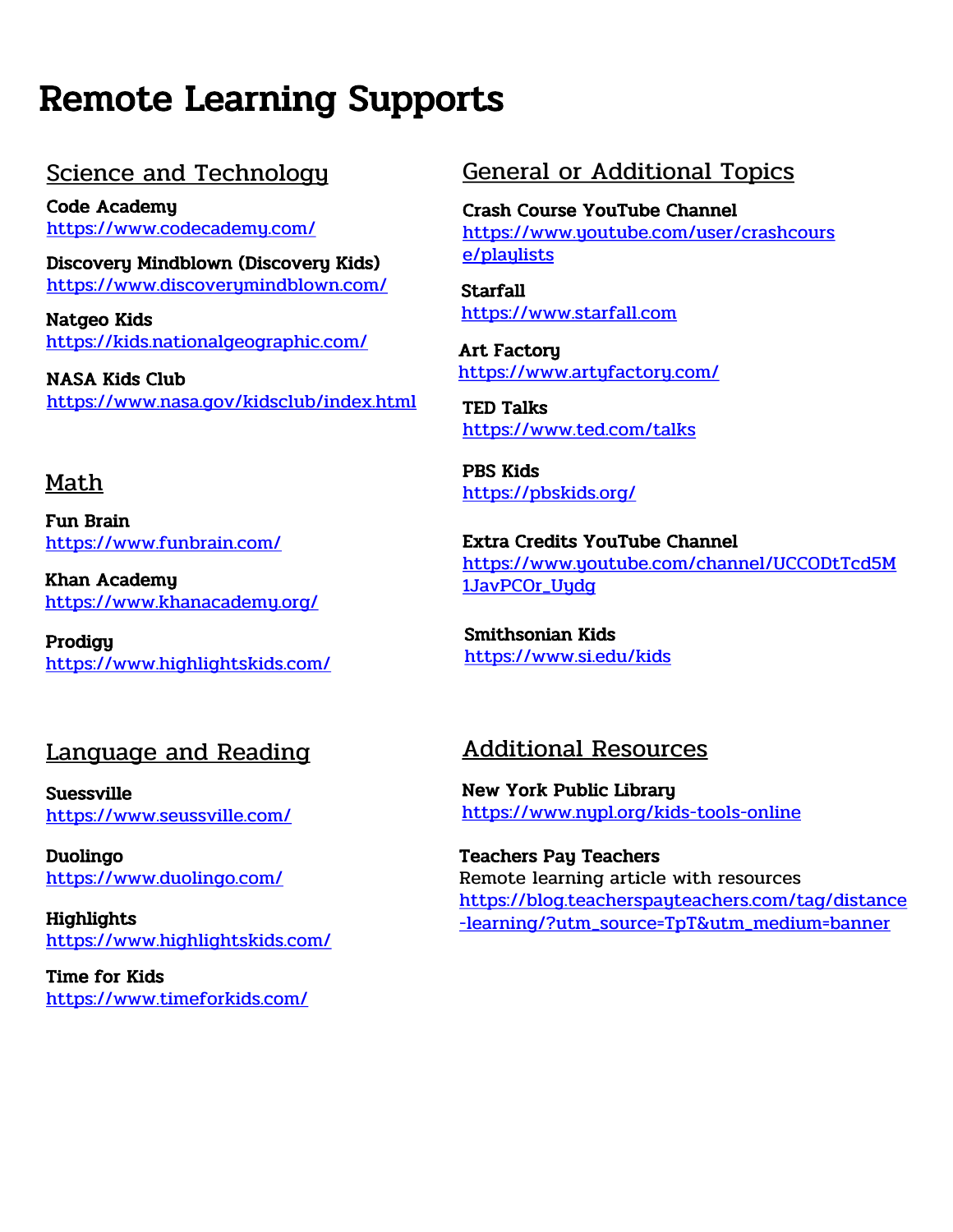## Mindfulness and Stress Management

New York Times Mindfulness for Children

<https://www.nytimes.com/guides/well/mindfulness-for-children>

## Smiling Mind

Mindfulness app and tips on stress management during COVID-19 [https://blog.smilingmind.com.au/how-mindfulness-can-help-during](https://blog.smilingmind.com.au/how-mindfulness-can-help-during-coronavirus)[coronavirus](https://blog.smilingmind.com.au/how-mindfulness-can-help-during-coronavirus)

## Sesame Street Stress Management and Mindfulness

<https://sesamestreetincommunities.org/topics/you-matter-most/>

## Cosmic Kids Yoga YouTube Page

<https://www.youtube.com/user/CosmicKidsYoga>

## GoNoodle

<https://www.gonoodle.com/>

## Apps for Mindfulness and Stress Management:

- Insight Timer
- Calm
- Headspace
- Waking up Children
- Smiling Mind
- Breathe, Think, Do with Sesame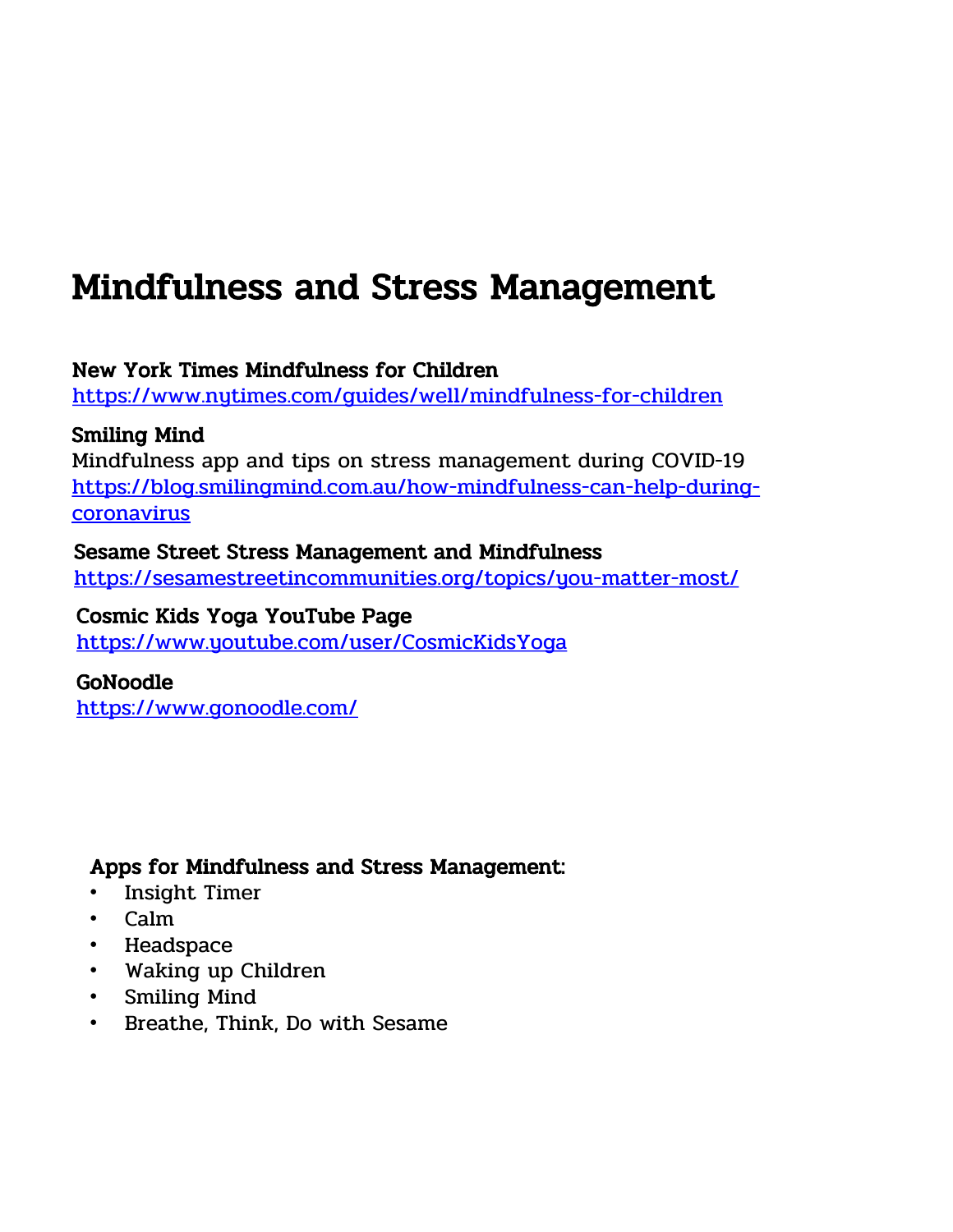## Information About Continuing Services for Students

Ongoing mental health care:

People who are receiving mental health care should contact their therapist or mental health clinic for additional instructions on how they will conduct sessions ongoing.

People who are not currently receiving care, but would like to start accessing services may reach out to NYC Well (1-888 NYC-WELL) or visit [www.hitsite.org](http://www.hitsite.org/) to get contact information for a local clinic.